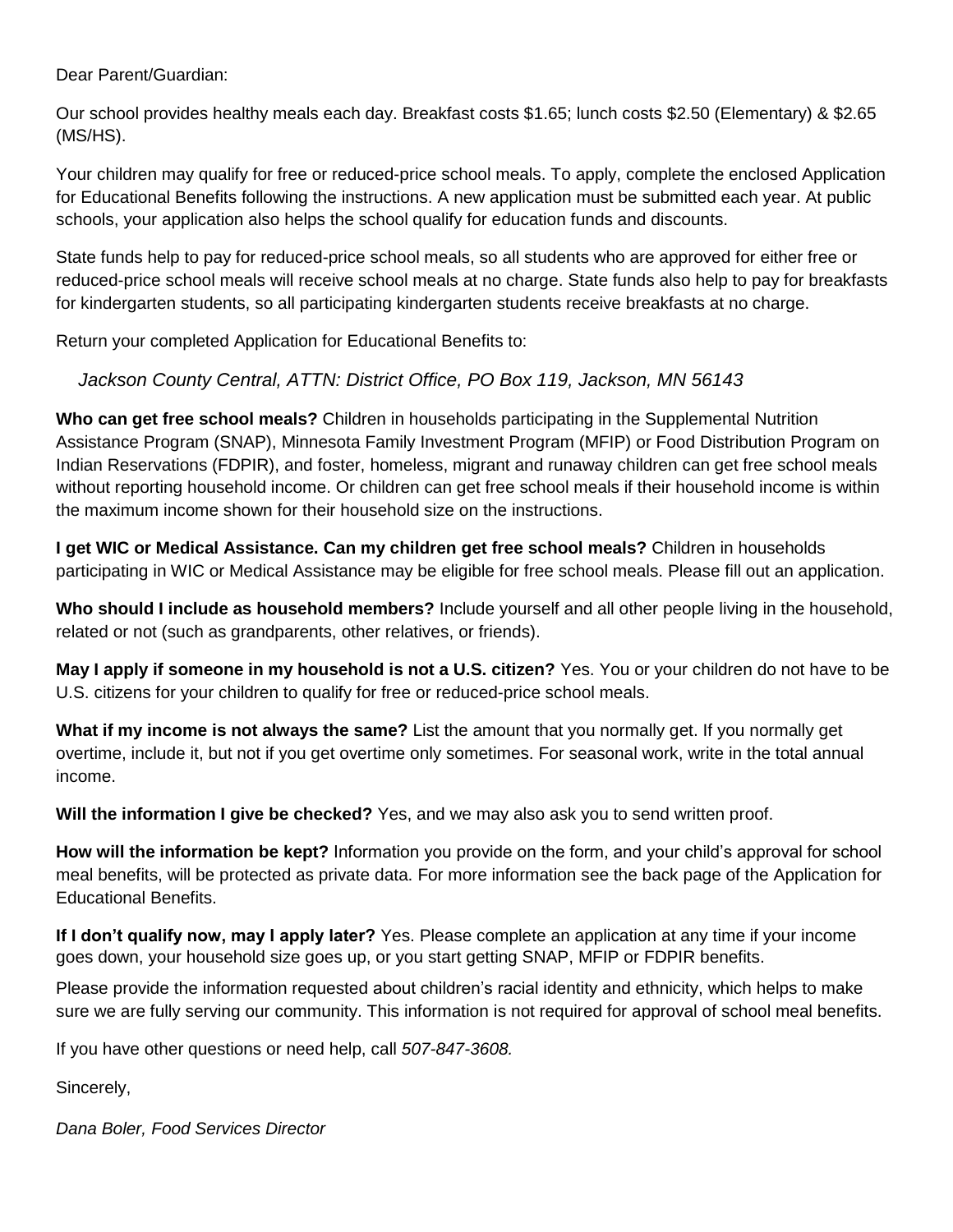## **How to Complete the Application for Educational Benefits**

Complete the *Application for Educational Benefits* form for school year 2017-18 if any of the following applies to your household:

- Any household member currently participates in the Minnesota Family Investment Program (MFIP), or the Supplemental Nutrition Assistance Program (SNAP), or the Food Distribution Program on Indian Reservations (FDPIR). *or*
- The household includes one or more foster children (a welfare agency or court has legal responsibility for the child). *or*
- The total income of household members is within the guidelines shown below (gross earnings before deductions, not take-home pay). Do not include as income: foster care payments, federal education benefits, MFIP payments, or value of assistance received from SNAP, WIC, or FDPIR. Military: Do not include combat pay or assistance from the Military Privatized Housing Initiative. The income guidelines are effective from July 1, 2017 through June 30, 2018.

| Household                            | \$ Per | \$ Per | \$ Twice  | $$$ Per 2 | \$ Per |
|--------------------------------------|--------|--------|-----------|-----------|--------|
| <b>Size</b>                          | Year   | Month  | Per Month | Weeks     | Week   |
|                                      | 22,311 | 1860   | 930       | 859       | 430    |
| 2                                    | 30,044 | 2,504  | 1,252     | 1,156     | 578    |
| 3                                    | 37,777 | 3,149  | 1,575     | 1,453     | 727    |
| 4                                    | 45,510 | 3,793  | 1,897     | 1,751     | 876    |
| 5                                    | 53,243 | 4,437  | 2,219     | 2,048     | 1,024  |
| 6                                    | 60,976 | 5,082  | 2,541     | 2,346     | 1,173  |
| 7                                    | 68,709 | 5,726  | 2,863     | 2,643     | 1,322  |
| 8                                    | 76,442 | 6,371  | 3,186     | 2,941     | 1,471  |
| Add for each<br>additional<br>person | 7,733  | 645    | 323       | 298       | 149    |

### Maximum Total Income

### **Step 1: Children**

List all infants and children in the household, their birthdate and, if applicable, their grade and school. Attach an additional page if needed to list all children. Fill in the circle if a child is in foster care (a welfare agency or court has legal responsibility for the child). Please provide the requested information on ethnicity and race for each child. This information is not required and does not affect approval for school meal benefits. The information helps to make sure we are meeting civil rights requirements and fully serving our community.

**Step 2: Case Number** If any household member currently participates in the Special Nutrition Assistance Program (SNAP), Minnesota Family Investment Program (MFIP) or Food Distribution Program on Indian Reservations (FDPIR), write in your case number, check which program you participate in, and then go to Step 4. If you do not participate in any of these programs, leave Step 2 blank and continue on to Step 3. WIC and Medical Assistance (M.A.) programs do not qualify for this purpose.

## **Step 3: Adults / Incomes / Last 4 Digits of Social Security Number**

- List all adults living in the household (everyone not listed in Step 1) whether related or not, such as grandparents, other relatives, or friends. Include any adult who is temporarily away from home, like a student away at college. Attach another page if necessary.
- List gross incomes before deductions, not take-home pay. **Do not list an hourly wage rate**. For adults with no income to report, enter a '0' or leave the section blank. This is your certification (promise) that there is no income to report for these adults. For seasonal work, write in the total annual income.
- For each income, fill in a circle to show how often the income is received: each week, every other week, twice per month, or monthly.
- For farm or self-employment income only, list the net income per year or month after business expenses. A loss from farm or self-employment must be listed as 0 income and does not reduce other income.
- Last four digits of Social Security number The adult household member signing the application must provide the last four digits of their Social Security number or check the box if they do not have a Social Security number.
- Regular incomes to children If any children in the household have regular income, such as SSI or part-time jobs, list the total amount of regular incomes received by all children. Do not include occasional earnings like babysitting or lawn mowing.

**Step 4: Signature and Contact Information** An adult household member must sign the form. If you do not want your information to be shared with Minnesota Health Care Programs, check the "Don't share" box in Step 4.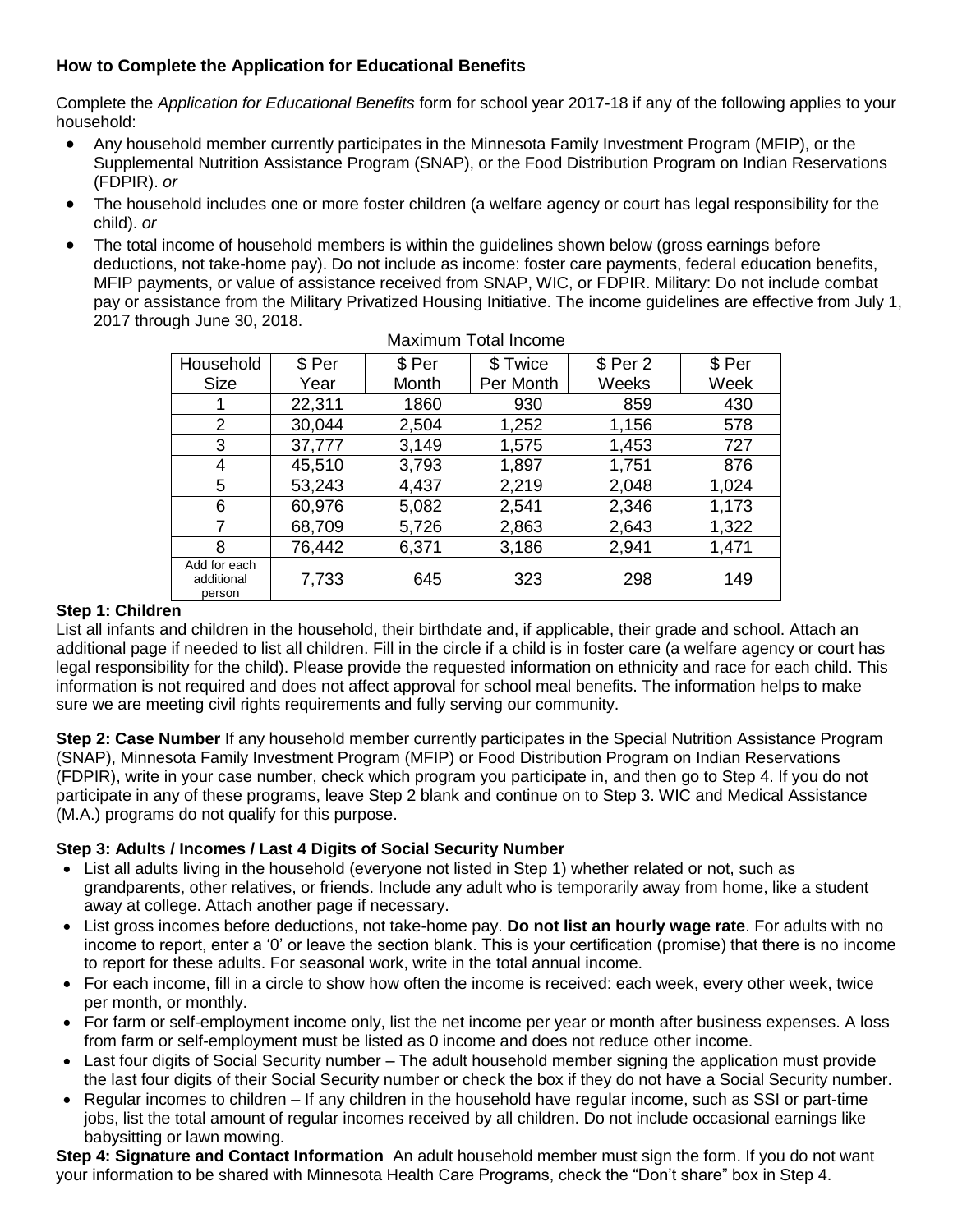**Minnesota** Department of Education

# **Application for Educational Benefits – School Year 2017-18 School Meals State and Federally Funded Programs**

**Step 1 List all infants, children and students through grade 12 in the household, even if they are not related.** If more space is needed, attach another sheet.

|                                                                                                                                                                                 |            |                                       |                                 |         |                                              |          |                    |                   |                                                                                |                          | <b>Foster</b><br>Child?<br>(An agency or  |                                                                                        |                                                        | Optional -<br>Is the child |                                                            | Optional - Racial Identity *<br>Fill in one or more circles<br>for each child. |                                 |                |                     |                                                                |                |         |
|---------------------------------------------------------------------------------------------------------------------------------------------------------------------------------|------------|---------------------------------------|---------------------------------|---------|----------------------------------------------|----------|--------------------|-------------------|--------------------------------------------------------------------------------|--------------------------|-------------------------------------------|----------------------------------------------------------------------------------------|--------------------------------------------------------|----------------------------|------------------------------------------------------------|--------------------------------------------------------------------------------|---------------------------------|----------------|---------------------|----------------------------------------------------------------|----------------|---------|
| <b>Child's First Name</b><br>MI                                                                                                                                                 |            | <b>Child's Last Name</b>              |                                 |         | <b>Birthdate</b>                             |          |                    |                   | <b>School</b>                                                                  |                          | ade<br>້ບັ                                | court has legal<br>responsibility<br>for the child.)<br>If yes, fill in the<br>circle. |                                                        |                            | Hispanic /<br>Latino?<br>If yes, fill<br>in the<br>circle. |                                                                                | American<br>Indian              | Asian          | African<br>American | Pacific<br>Islander                                            | White          |         |
|                                                                                                                                                                                 |            |                                       |                                 |         |                                              |          |                    |                   |                                                                                |                          |                                           | $\bigcirc$                                                                             |                                                        |                            | $\bigcirc$                                                 |                                                                                | $\bigcirc$                      | $\bigcirc$     | $\bigcirc$          | $\bigcirc$                                                     | $\bigcirc$     |         |
|                                                                                                                                                                                 |            |                                       |                                 |         |                                              |          |                    |                   |                                                                                |                          |                                           | $\bigcirc$                                                                             |                                                        |                            | $\bigcirc$                                                 |                                                                                | $\bigcirc$                      | $\bigcirc$     | $\circ$             | $\bigcirc$                                                     | $\bigcirc$     |         |
|                                                                                                                                                                                 |            |                                       |                                 |         |                                              |          |                    |                   |                                                                                |                          |                                           | $\bigcirc$                                                                             |                                                        |                            | $\overline{O}$                                             |                                                                                | $\circ$                         | $\overline{O}$ | $\circ$             | $\circ$                                                        | $\overline{O}$ |         |
|                                                                                                                                                                                 |            |                                       |                                 |         |                                              |          |                    |                   |                                                                                |                          |                                           | $\bigcirc$                                                                             |                                                        |                            | $\circ$                                                    |                                                                                | $\bigcirc$                      | $\bigcirc$     | $\circ$             | $\circ$                                                        | $\circ$        |         |
|                                                                                                                                                                                 |            |                                       |                                 |         |                                              |          |                    |                   |                                                                                |                          |                                           | $\bigcirc$                                                                             |                                                        |                            | $\bigcirc$                                                 |                                                                                | $\bigcirc$                      | $\bigcirc$     | $\circ$             | $\circ$                                                        | $\circ$        |         |
| * The full names of the racial categories are: American Indian or Alaskan Native, Asian, Black or African American, Native Hawaiian or other Pacific Islander and White.        |            |                                       |                                 |         |                                              |          |                    |                   |                                                                                |                          |                                           |                                                                                        |                                                        |                            |                                                            |                                                                                |                                 |                |                     |                                                                |                |         |
| Step 2 Do any Household Members currently participate in any of these programs - SNAP, MFIP or FDPIR? (Medical Assistance and WIC do not qualify.) If No > Go to STEP 3.        |            |                                       |                                 |         |                                              |          |                    |                   |                                                                                |                          |                                           |                                                                                        |                                                        |                            |                                                            |                                                                                |                                 |                |                     |                                                                |                |         |
| If Yes > Write in the CASE NUMBER here                                                                                                                                          |            |                                       |                                 |         |                                              |          |                    |                   | and check the program $\Box$ SNAP $\Box$ MFIP $\Box$ FDPIR. Then go to STEP 4. |                          |                                           |                                                                                        |                                                        |                            |                                                            |                                                                                |                                 |                |                     |                                                                |                |         |
| Step 3 A. List ALL Adult Household Members including yourself and report all incomes. (Skip STEP 3 if you answered "yes" to STEP 2 or if all participants are foster children.) |            |                                       |                                 |         |                                              |          |                    |                   |                                                                                |                          |                                           |                                                                                        |                                                        |                            |                                                            |                                                                                |                                 |                |                     |                                                                |                |         |
| <b>Adults - Full Name</b>                                                                                                                                                       |            |                                       | <b>Gross Pay from Work</b>      |         |                                              |          |                    |                   | Net income from                                                                |                          |                                           | <b>Public Assistance,</b>                                                              |                                                        |                            |                                                            |                                                                                |                                 |                |                     |                                                                |                |         |
| For the purpose of school meal benefits, the members of your                                                                                                                    |            |                                       | Do not write in an hourly wage. |         |                                              |          | Farm or Self-      |                   |                                                                                |                          | <b>Child Support, Alimony</b>             |                                                                                        |                                                        |                            |                                                            | <b>All Other Incomes</b>                                                       |                                 |                |                     |                                                                |                |         |
| household are "Anyone who is living with you and shares income and<br>expenses, even if not related."                                                                           |            |                                       |                                 |         |                                              |          |                    | <b>Employment</b> |                                                                                |                          |                                           |                                                                                        |                                                        |                            |                                                            | Pension,                                                                       |                                 |                |                     |                                                                |                |         |
| List the full name of each household member not listed in Step 1 and                                                                                                            |            |                                       | Gross pay<br>before             |         |                                              |          |                    |                   | after business<br>expenses.                                                    |                          | Payments                                  |                                                                                        |                                                        |                            |                                                            |                                                                                | retirement,<br>disability,      |                |                     |                                                                |                |         |
| their income(s) in whole dollars. If a person has no income, write in 0 or                                                                                                      | deductions |                                       |                                 |         |                                              |          | State if annual    |                   | received.                                                                      |                          |                                           |                                                                                        |                                                        |                            | unemployment,                                              |                                                                                |                                 |                |                     |                                                                |                |         |
| leave the section blank. This is your certification (promise) of no income<br>to report. Include any college students temporarily away from home.                               |            |                                       | (not take-home                  |         | Bi-Weekly<br>Weekly                          | 2x Month | Monthly            |                   | or monthly.                                                                    |                          |                                           | Weekly                                                                                 | Bi-Weekly                                              | 2x Month                   | Monthly                                                    |                                                                                | Veterans                        |                | Weekly              | Bi-Weekly                                                      | 2x Month       | Monthly |
|                                                                                                                                                                                 |            |                                       | pay).                           |         | $\bigcirc$<br>$\circ$                        |          | $\circ$ $\circ$ \$ |                   |                                                                                | $\overline{\mathbf{e}}$  |                                           | $\bigcirc$                                                                             |                                                        | $O$ $O$                    | $\bigcirc$                                                 | $\sqrt{3}$                                                                     | benefits, etc.                  |                | $\bigcirc$          | $\begin{array}{ccc} \circ & \circ & \circ \end{array}$         |                |         |
|                                                                                                                                                                                 |            |                                       | $\overline{\mathcal{S}}$        |         | $\bigcirc$                                   |          | $O$ $O$ $O$ \$     |                   |                                                                                | $\overline{\mathbf{3}}$  |                                           |                                                                                        | $\begin{matrix} 0 & 0 & 0 \end{matrix}$                |                            | $\circ$ \$                                                 |                                                                                |                                 |                |                     | $\begin{array}{ccc} \circ & \circ & \circ & \circ \end{array}$ |                |         |
|                                                                                                                                                                                 |            |                                       | $\bullet$                       |         | $\overline{O}$<br>$\circ$                    |          | $\circ$ $\circ$ \$ |                   |                                                                                | $\overline{\mathcal{L}}$ |                                           |                                                                                        | $\begin{array}{ccc} & O & O & O \end{array}$           |                            | $\bigcirc$                                                 | $\sqrt{3}$                                                                     |                                 |                | $\overline{O}$      | $\begin{array}{ccc} & O & O & O \end{array}$                   |                |         |
|                                                                                                                                                                                 |            |                                       | $\sqrt{3}$                      |         | $\begin{array}{ccc} & O & O & O \end{array}$ |          |                    | $\circ$ \$        |                                                                                | $\overline{\mathcal{S}}$ |                                           |                                                                                        | $\begin{array}{ccc} \circ & \circ & \circ \end{array}$ |                            | $\circ$                                                    | $\frac{1}{2}$                                                                  |                                 |                |                     | $\begin{array}{ccc} \circ & \circ & \circ & \circ \end{array}$ |                |         |
|                                                                                                                                                                                 |            |                                       |                                 |         |                                              |          |                    |                   |                                                                                |                          |                                           |                                                                                        |                                                        |                            |                                                            |                                                                                |                                 |                |                     |                                                                |                |         |
| B. Do any of the children listed in Step 1 receive regular incomes such as SSI or wages? C. Last four digits of signer's Social Security Number (SSN) or no SSN (required):     |            |                                       |                                 |         |                                              |          |                    |                   |                                                                                |                          |                                           |                                                                                        |                                                        |                            |                                                            |                                                                                | Or $\Box$ I don't have a Social |                |                     |                                                                |                |         |
| TOTAL incomes to children, if                                                                                                                                                   |            | Bi-<br>Weekly<br>Weekly<br>$\sqrt{3}$ | 2x<br>Month                     | Monthly |                                              | any:     |                    |                   |                                                                                |                          |                                           |                                                                                        |                                                        |                            |                                                            |                                                                                |                                 |                |                     | Security number.                                               |                |         |
|                                                                                                                                                                                 |            | $\bigcirc$<br>$\bigcirc$              | $\circ$                         | $\circ$ |                                              |          |                    |                   | $ \mathbf{x} \mathbf{x} $ $ \mathbf{x} -$                                      |                          | $\underline{x} \mid \underline{x} \mid -$ |                                                                                        |                                                        |                            |                                                            |                                                                                |                                 |                |                     |                                                                |                |         |
| Step 4   certify (promise) that all information on this application is true and correct and all household members and incomes are reported. I understand that this              |            |                                       |                                 |         |                                              |          |                    |                   |                                                                                |                          |                                           |                                                                                        |                                                        |                            |                                                            |                                                                                |                                 |                |                     |                                                                |                |         |
| information is given in connection with receipt of federal and state funds and that school officials may verify (check) the information. I understand that if I purposely       |            |                                       |                                 |         |                                              |          |                    |                   |                                                                                |                          |                                           |                                                                                        |                                                        |                            |                                                            |                                                                                |                                 |                |                     |                                                                |                |         |
| give false information, my children may lose benefits and I may be prosecuted under applicable federal and state laws. The information I provide may be shared with             |            |                                       |                                 |         |                                              |          |                    |                   |                                                                                |                          |                                           |                                                                                        |                                                        |                            |                                                            |                                                                                |                                 |                |                     |                                                                |                |         |
| Minnesota Health Care Programs as allowed by state law, unless I have checked this box: $\Box$ Do not share my information with Minnesota Health Care Programs.                 |            |                                       |                                 |         |                                              |          |                    |                   |                                                                                |                          |                                           |                                                                                        |                                                        |                            |                                                            |                                                                                |                                 |                |                     |                                                                |                |         |
|                                                                                                                                                                                 |            |                                       |                                 |         |                                              |          |                    |                   |                                                                                |                          |                                           |                                                                                        |                                                        |                            |                                                            |                                                                                | Date:                           |                |                     |                                                                |                |         |
| Address: _______________________________City _______________________Zip _________Home Phone: ________________Work Phone: ______________                                         |            |                                       |                                 |         |                                              |          |                    |                   |                                                                                |                          |                                           |                                                                                        |                                                        |                            |                                                            |                                                                                |                                 |                |                     |                                                                |                |         |
|                                                                                                                                                                                 |            |                                       |                                 |         |                                              |          |                    |                   |                                                                                |                          |                                           |                                                                                        |                                                        |                            |                                                            |                                                                                |                                 |                |                     |                                                                |                |         |
| Office Use Only Total Household Size: _____ Total Income: \$ ________ per ______ Approved: □ Case Number - Free □ Foster - Free □ Income - Free                                 |            |                                       |                                 |         |                                              |          |                    |                   |                                                                                |                          |                                           |                                                                                        |                                                        |                            |                                                            |                                                                                |                                 |                |                     |                                                                |                |         |
|                                                                                                                                                                                 |            |                                       |                                 |         |                                              |          |                    |                   |                                                                                |                          |                                           |                                                                                        |                                                        |                            |                                                            |                                                                                |                                 | Date: $\_\_$   |                     |                                                                |                |         |